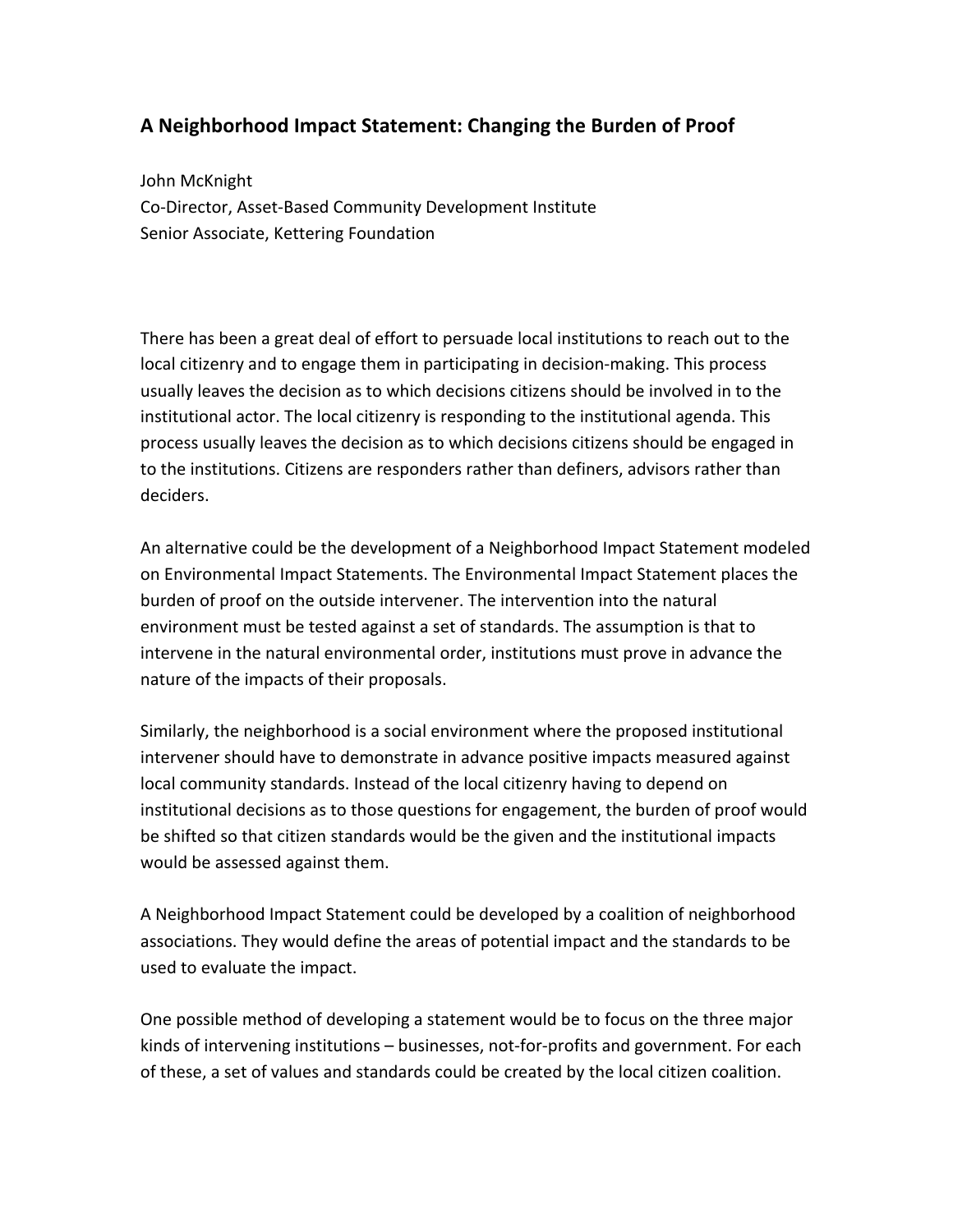A beginning example of possibilities might be:

## Businesses

- 1. What will be the effects of the intervention on exiting local enterprises?
- 2. Effects on local employment as well as new jobs
- 3. Effects on public social life
- 4. Effects on the physical environment
- 5. Effects on local newspapers and community based media

## Not-For-Profits

- 1. Will the initiative replace or support neighborhood functions?
- 2. Will the intervention enhance local jobs and enterprises?
- 3. Will local citizens have the final decision regarding the intervention?
- 4. Will the intervention identify and utilize local assets?

## Government

- 1. What will the job and enterprise impacts be?
- 2. Will the intervention increase capacity of citizens to preform functions?
- 3. Will citizens have the power to veto the intervention?

This is a limited "starter" list of neighborhood values and issues related to proposed interventions of institutions. The key to developing an effective Neighborhood Impact Statement is that it be developed by neighbors at the block level where effects on family and the local social contract is experienced. An overarching question might be, does this intervention enhance the capacity of local residents to perform functions that are the basis for wellbeing.

One measure of the effectiveness of a Neighborhood Impact Statement would be its effect on the status and functions of local residents. A continuum that defines local citizen power and status is this sequence:

> *Most Powerful* **Producer Advocate Advisor Client/Consumer Victim** *Least Powerful*